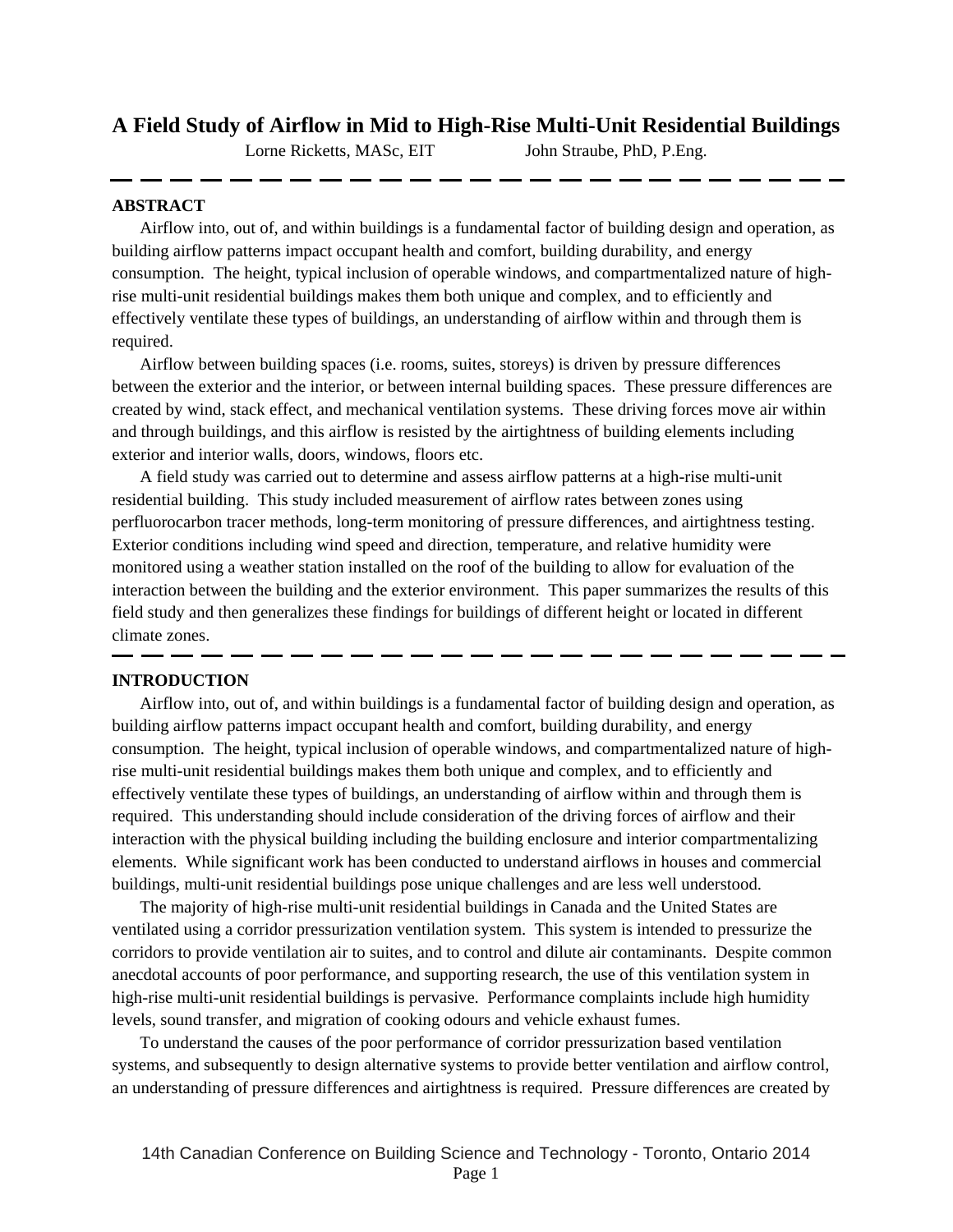the driving forces of airflow: wind, stack effect, and mechanical ventilation systems. These pressure differences drive airflow within and through buildings and can be developed across both the exterior enclosure and across interior compartmentalizing elements such as suite entrance doors, floors, and shaft walls. The airtightness of these elements resists airflow and alters the distribution of pressure differences within a building.

This paper provides a summary of an ongoing study of airflow and ventilation at a 13-storey multiunit residential building in Vancouver, BC. The building was originally constructed in 1986, has a gross floor area of approximately 5,000 m<sup>2</sup> (54,000 ft<sup>2</sup>), and has 37 residential units with an average of 125 m<sup>2</sup> (1,340 ft²) each. The residents of the building are typically 55 years or older and many spend much of their time within their suites, unlike some condominiums which are occupied for fewer hours per day. The building is ventilated by a make-up air unit on the roof of the building using a corridor pressurization based ventilation system. Overall, the case study building is representative of much of the existing midto high-rise multi-unit residential housing stock constructed from the 1970's through 1990's across North America. In the latter half of 2013 the building underwent a significant building enclosure retrofit including over-cladding and window replacement. The potential impact of this retrofit on ventilation rates and airflow patterns is considered where appropriate.

To evaluate the performance of the ventilation system and its interaction with other drivers of airflow at this case study building, an experimental program was developed and implemented. This program includes:

- Measurements of airflow between zones using perfluorocarbon tracer (PFT) gas testing
- Measurements of exterior enclosure and interior compartmentalizing element airtightness using pressure neutralized testing techniques
- Monitoring of pressure differences between building zones

The methodology and results for each of these components of the experimental program are presented in the Experimental Program section of this paper. Results of this case study are then extrapolated to multi-unit residential buildings in general. Conclusions are drawn at the end of the paper based on the compilation of the findings of each of the individual components of the experimental & analytical work. This paper provides a summary of this research work, and the complete study is detailed in Ricketts (2014).

#### **EXPERIMENTAL PROGRAM**

The subsequent sections of this paper present the methodology and results for each of the components of the experimental program. First, measurements of the actual airflow (i.e. ventilation) rates are presented, and then measurements of other factors which may impact airflow rates are presented as means of explanation.

#### **Perfluorocarbon Tracer Gas Testing**

Airflow rates between zones of the case study building were measured using the perfluorocarbon tracer gas (PFT) testing method developed by Brookhaven National Laboratory. (Heiser, & Sullivan, 2002) (D'Ottavio, Senum, & Dietz, 1988) This testing used 7 distinct PFT gasses to tag the air in various suites of the case study building. Because the source release rate is known, and assuming that these gasses are well mixed with the air within a given zone, measurement of the quantity of these gasses in the air of the tagged zones can provide a measurement of the air change rates of the tagged zones as well as of the airflow rates between zones. To measure the concentration of the PFTs in the selected zones, capillary absorption tube samplers (CATS) were placed in each of the selected zones. These CATS absorb all of the PFT gasses simultaneously and when subsequently analyzed, they provide a time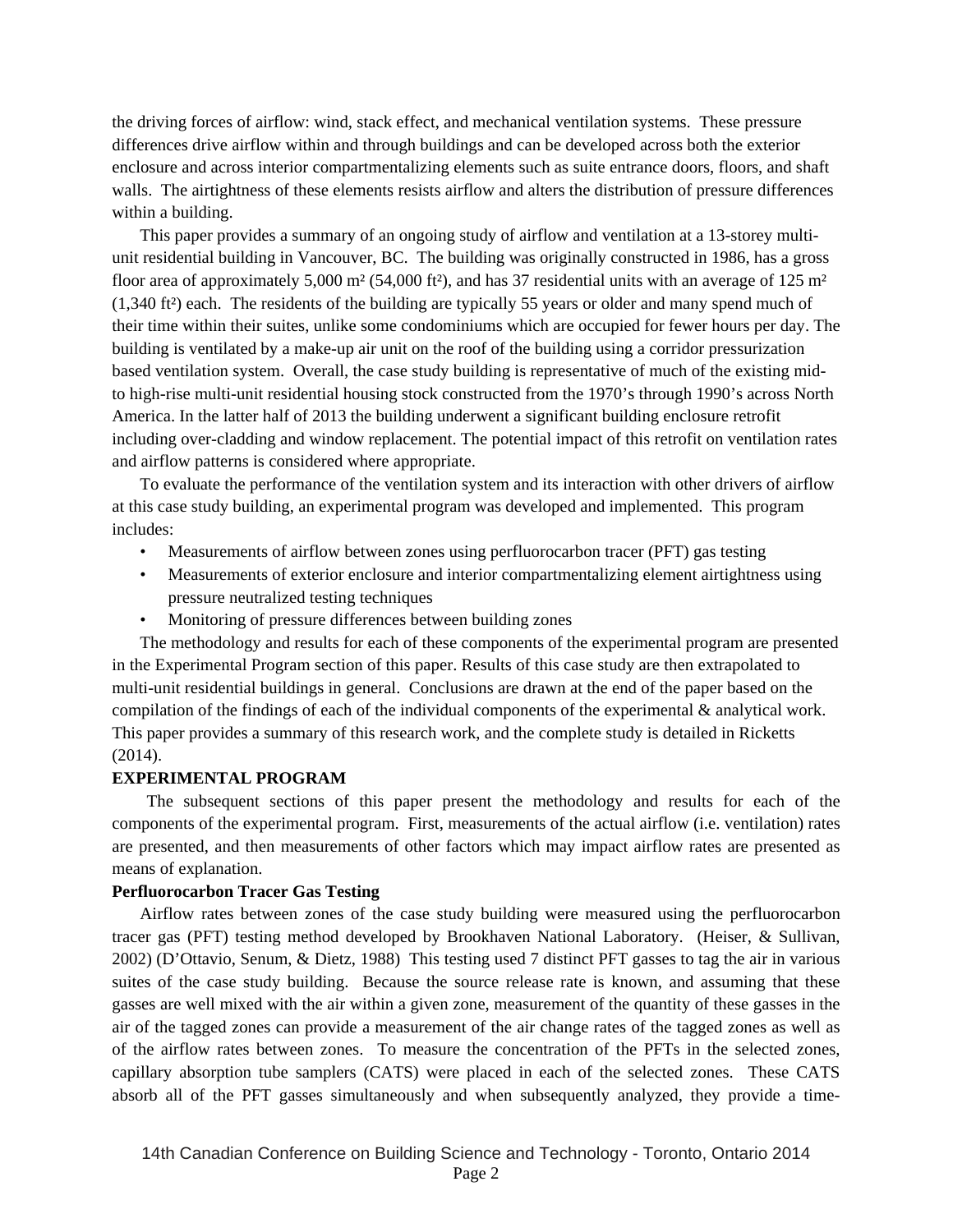averaged measurement of the concentration of each of the PFT gasses in the zone in which they were installed. For this testing, the sources and CATS were installed after completion of the enclosure retrofit for a period of one week from April  $10<sup>th</sup>$  to  $17<sup>th</sup>$ , 2013 to capture typical occupancy patterns. For reference, the average exterior temperature during this period was 8°C and the average wind speed was 3.3 m/s. The total air flow rates into the suites as determined by the PFT testing are provided in FIGURE 1.



FIGURE 1 indicates that there is an order of magnitude variation in the ventilation rates of the suites at the case study building. Typically, upper suites are more ventilated than lower suites, and most suites are either over- or under-ventilated compared to modern ventilation standards. (ASHRAE 62.1-2010) The cause of this variation is discussed in subsequent sections of this paper.

FIGURE 2 and FIGURE 3 illustrate the airflow rates to and from adjacent zones for six suites at the case study building as measured as part of the PFT testing.

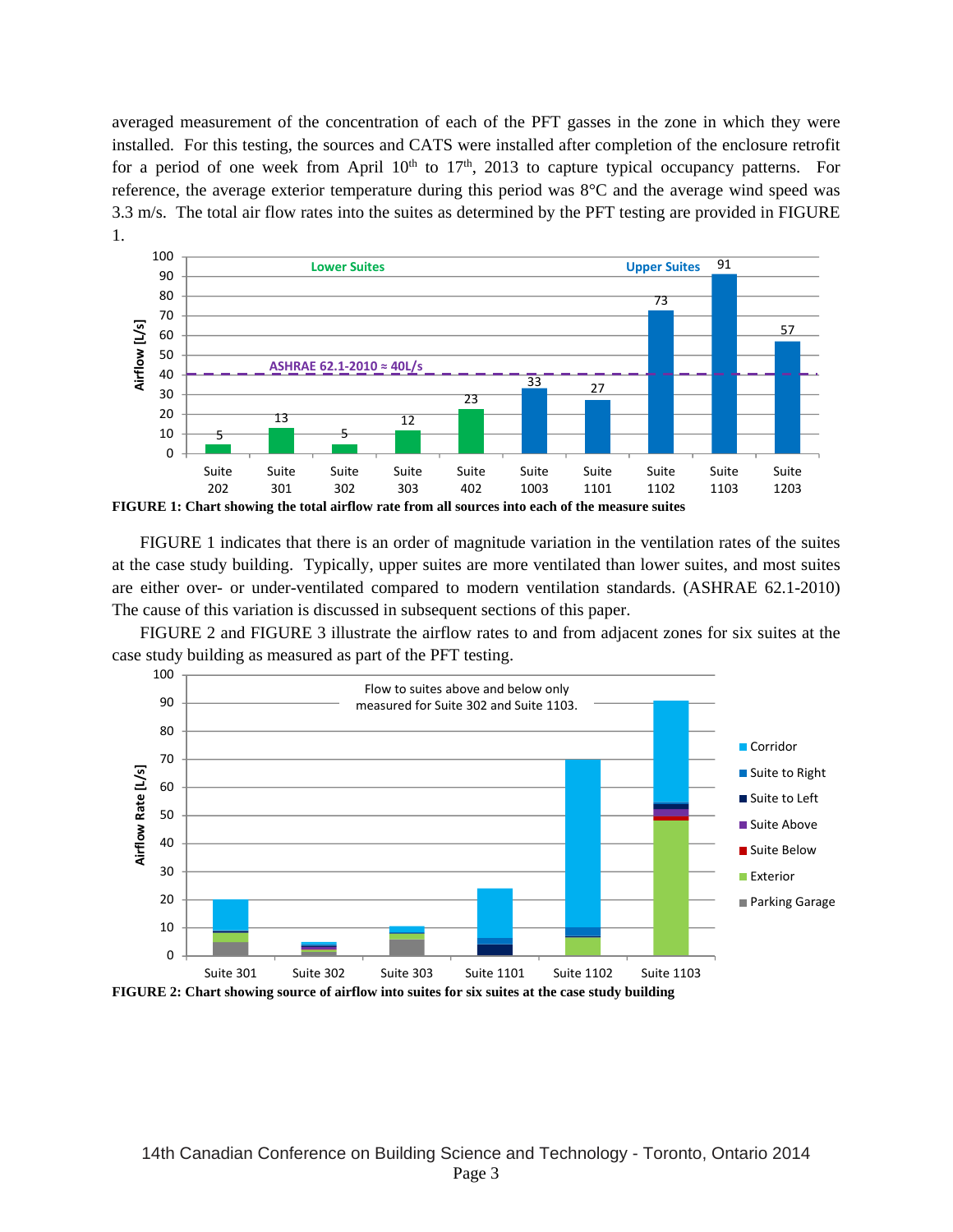

Consistent with FIGURE 1, FIGURE 2 and FIGURE 3 also show significantly higher airflow rates into and out of the upper suites compared to the lower suites. Generally, this is due to higher airflow rates into the suite from the corridor (ventilation) and higher airflow rates out of the suites to the exterior. This finding is consistent with stack effect which would tend to cause exfiltration at the top of the building from the corridor through the suites to the exterior. This may also be caused by proximity to the make-up air unit and increased magnitude of wind on upper floors.

It is also apparent that the lower suites (Suite 301, Suite 302, and Suite 303) receive a significant proportion of the airflow into the suites from the parking garage. Parking garages often have relatively high concentrations of harmful contaminates including particulates, carbon monoxide, and various hydrocarbons from vehicle exhaust; consequently, airflow from the parking garage to occupied spaces of the building is a significant health concern.

To illustrate the distribution of air from the make-up air unit (MAU) and parking garage into the building, FIGURE 4 shows the quantity of tracer measured each zone for the tracer released in the MAU intake and for the tracer released in the parking garage. Note that the concentration of the tracer released in the parking garage was measured to be higher in Suite 302 than in the parking garage which is impossible and likely indicates that this CATS was unintentionally contaminated.

Overall, the PFT testing at the case study building found that typically the upper suites are overventilated and the lower suites are under-ventilated compared to modern ventilation standards, and that there is an order of magnitude variation in the ventilation rates. These findings indicate that the corridor pressurization ventilation system at this building is not effectively or efficiently ventilating the suites. The cause of these airflow patterns is discussed in more detail in subsequent sections.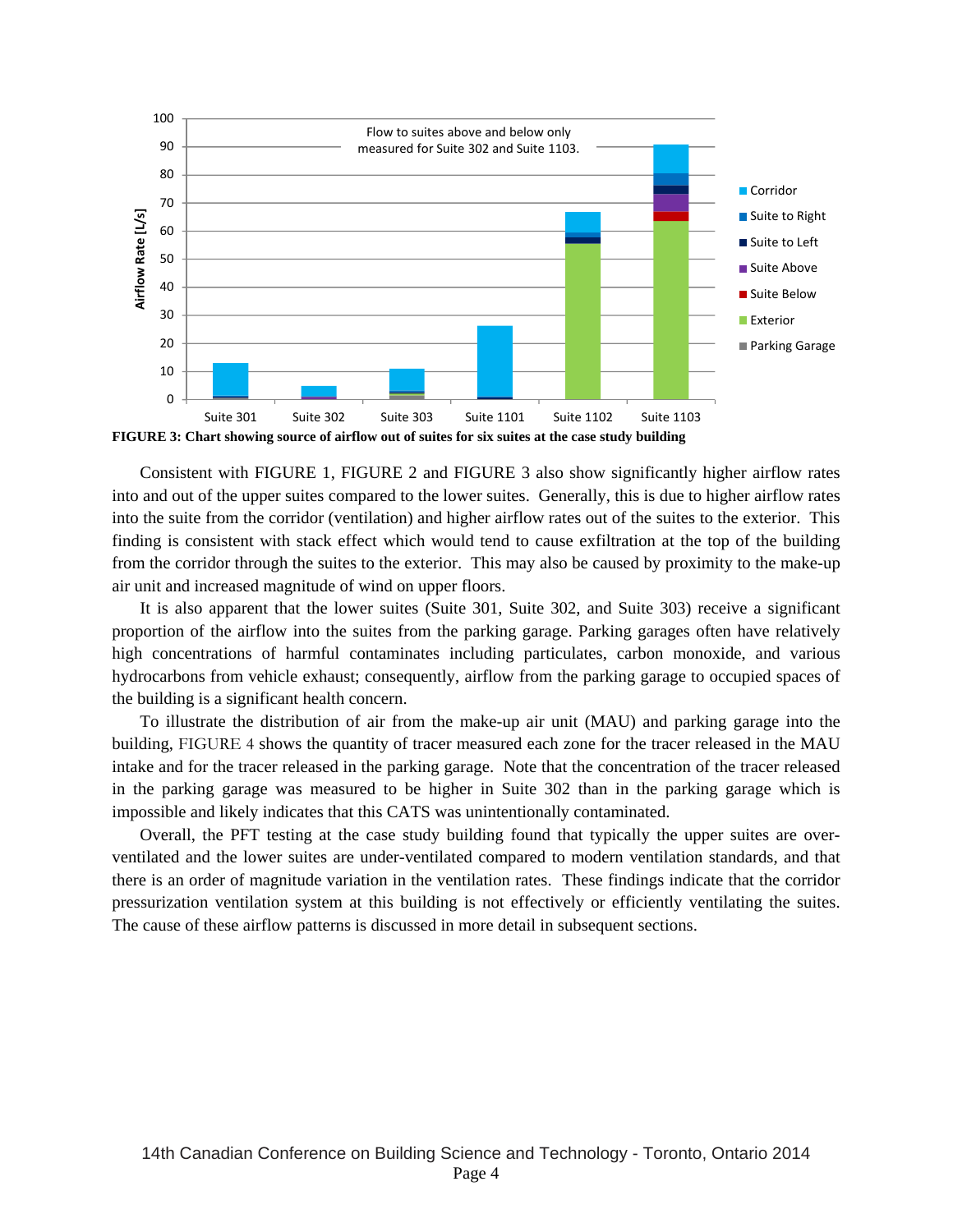

a) Distribution of tracer released in MAU b) Distribution of tracer released in parking garage **FIGURE 4: Schematic cross-sections of the case study building showing the amount of tracer measured in each zone released in a) the MAU air intake with PMCP tracer, and b) the parking garage with PDCB tracer** 

# **Airtightness Testing**

Airtightness resists airflow and it is possible that the distribution of airtightness of the exterior enclosure and of interior compartmentalizing elements is impacting the airflow patterns at the case study building. To evaluate the role of airtightness in creating the measured airflow patterns, pressureneutralized multi-point fan depressurization/pressurization testing was performed. This technique uses multiple fans to sequentially develop and neutralize pressure differences across the exterior enclosure and interior compartmentalizing elements thereby determining the airflow resistance characteristics (i.e. the flow coefficient  $(C)$ , and the flow exponent  $(n)$  of each of the zone boundaries. This type of testing was performed on 3 corridors (Corridors 3, 9, and 11) and 6 suites (suites on Floors 3 and 11). The average result of the 3 corridor tests is presented in FIGURE 5.



**FIGURE 5: Chart showing the average distribution of airtightness for the three tested corridors**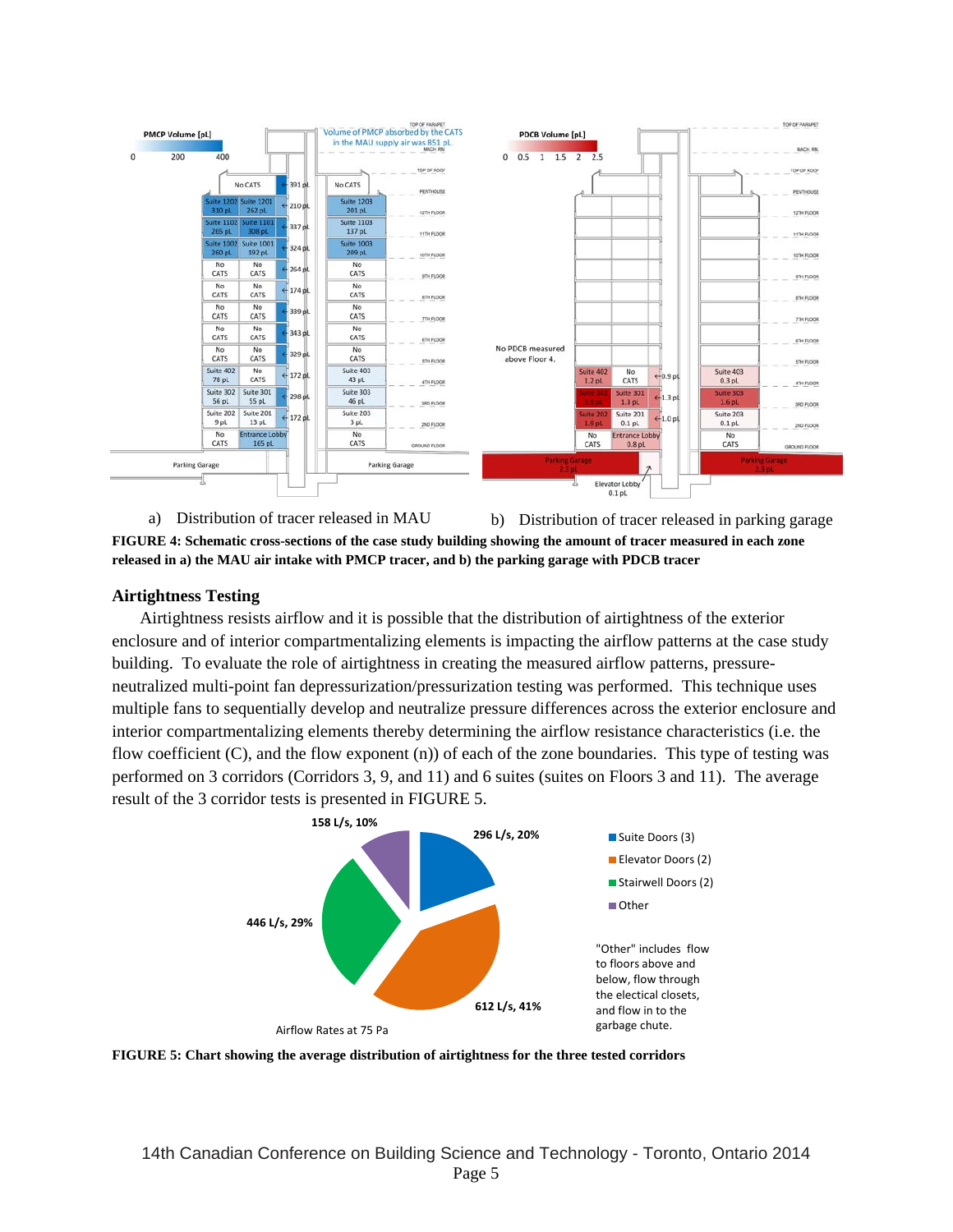FIGURE 5 illustrates that when the corridor is equally pressurized relative to adjacent zones, only approximately 20% of the airflow paths are directly to the adjacent suites through the suite entrance door. As the pressurized corridor ventilation system relies on pressurization of the corridor to deliver ventilation air to the suites, this finding indicates a significant potential for loss of ventilation air to other adjacent spaces such as the stairwells and elevator shafts, and consequently a significant inefficiency in the system. Additionally, large flow paths to zones other than the adjacent suites make controlling pressure differences more difficult as the zones are less compartmentalized relative to each other.

The suites were also airtightness tested both prior to and after the exterior enclosure retrofit. The average results of this testing are provided in FIGURE 6.





FIGURE 6 shows that prior to the enclosure retrofit approximately 50% of the leakage paths out of the average suite were through the exterior enclosure; however, post-retrofit this leakage has been reduced by 53% to 24%. Once the exterior enclosure is relatively airtight, the importance of airtightness of the interior compartmentalizing elements increases. Significant airflow paths were measured between corridors and suites through both the suite entrance door and the surrounding walls. The air leakage through the suite entrance door is intentional as it provides the path for ventilation air to reach the suites as part of the corridor pressurization system, but also provides a large flow path in the opposite direction when pressure differences reverse. There are also significant flow paths through the concrete floor slabs to the suites above and below. These airflow paths provide a route for unintentional airflows between suites.

The airflow through the exterior enclosure pre-retrofit was 317 L/s at 75 Pa and post-retrofit was 150 L/s at 75 Pa; however, the opening of operable windows can significantly reduce the resistance to airflow provided by the exterior enclosure. (Note that these values are not normalized by the wall area as is commonly done for airtightness test results because in this case the total amount of airflow through the enclosure is of interest.) An average operable window at the case study building is approximately 53 cm x 132 cm (1'9" x 4'4") which, using an discharge coefficient of 0.611 (corresponding with orifice flow, i.e. equivalent leakage area), corresponds with approximately 4,800 L/s at 75 Pa. This flow rate through a completely open window is approximate, but indicates the order of magnitude increase in airflow which can occur through the exterior enclosure when the windows are open compared to when the windows are closed.

The ability for occupants to significantly alter the airtightness of the exterior enclosure by opening windows makes high-rise multi-unit residential buildings different than high-rise commercial or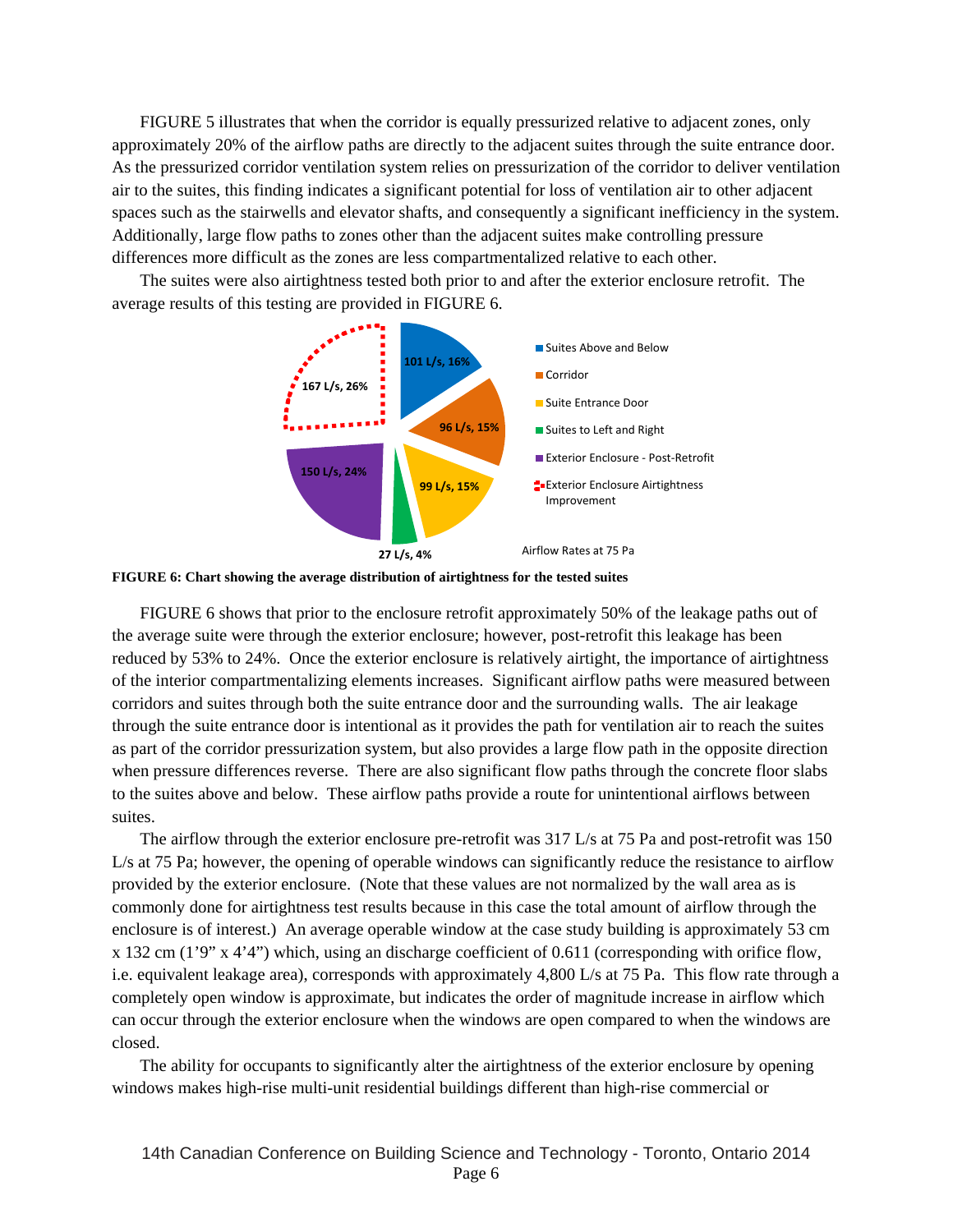institutional building which often do not have operable windows. Changes to the exterior enclosure airtightness caused by the opening of windows increases the importance of the airtightness of interior compartmentalizing elements as pressure differences will act across these interior boundaries and have the potential to cause unintentional airflows. The distribution of pressures that can be caused by the operation of exterior windows is assessed in the subsequent section.

#### **Pressure Monitoring**

A long-term monitoring program was implemented as part of the field study. This monitoring included hourly measurements of pressure differences between various zones of the building as well as across the exterior enclosure at locations on each elevation near the top of the building and near the bottom of the building. As pressure differences drive airflows, these measured pressures provide an indication of the drivers that are creating the measured airflow patterns, and can also be used in conjunction with the measured airtightness levels to estimate airflow rates between spaces.

FIGURE 7 shows the average pressure difference from the corridor to the adjacent suites for three upper floors and three lower floors.



**FIGURE 7: Graph showing the average pressure difference from the corridors to the adjacent suites for six floors at the case study building (positive indicates corridor is higher pressure than adjacent suites)** 

FIGURE 7 shows that on upper floors the pressure of the corridor increases relative to the adjacent suites during colder periods of the year; while on lower floors there is little to no variation. This finding is consistent with stack effect. Importantly the variation in the pressure on upper floors is approximately 10 to 15 Pa, and other measurements determined that the MAU pressurizes the corridor by approximately 5 to 10 Pa. Because these pressure differences are of similar magnitude and acting in the same location, it is likely that stack effect significantly affects ventilation rates within the case study building and is a major cause of the measured airflow patterns.

Based on these measurements, stack effect has a relatively large impact on the building pressure regime despite the relatively moderate climate of Vancouver, BC. Literature commonly discusses stack effect across the exterior enclosure, and the airtightness testing indicates that more than half of the stack effect pressures should act across the exterior enclosure post-retrofit because the exterior enclosure is more airtight than the combination of the suite entrance doors and suite-to-corridor walls. However, the pressure measurements indicate that approximately 69% of stack effect acts across the boundary between the corridors and the adjacent suites. This is likely due to the use of operable exterior windows which, when open, provide large airflow paths relative to the airflow paths through the rest of the exterior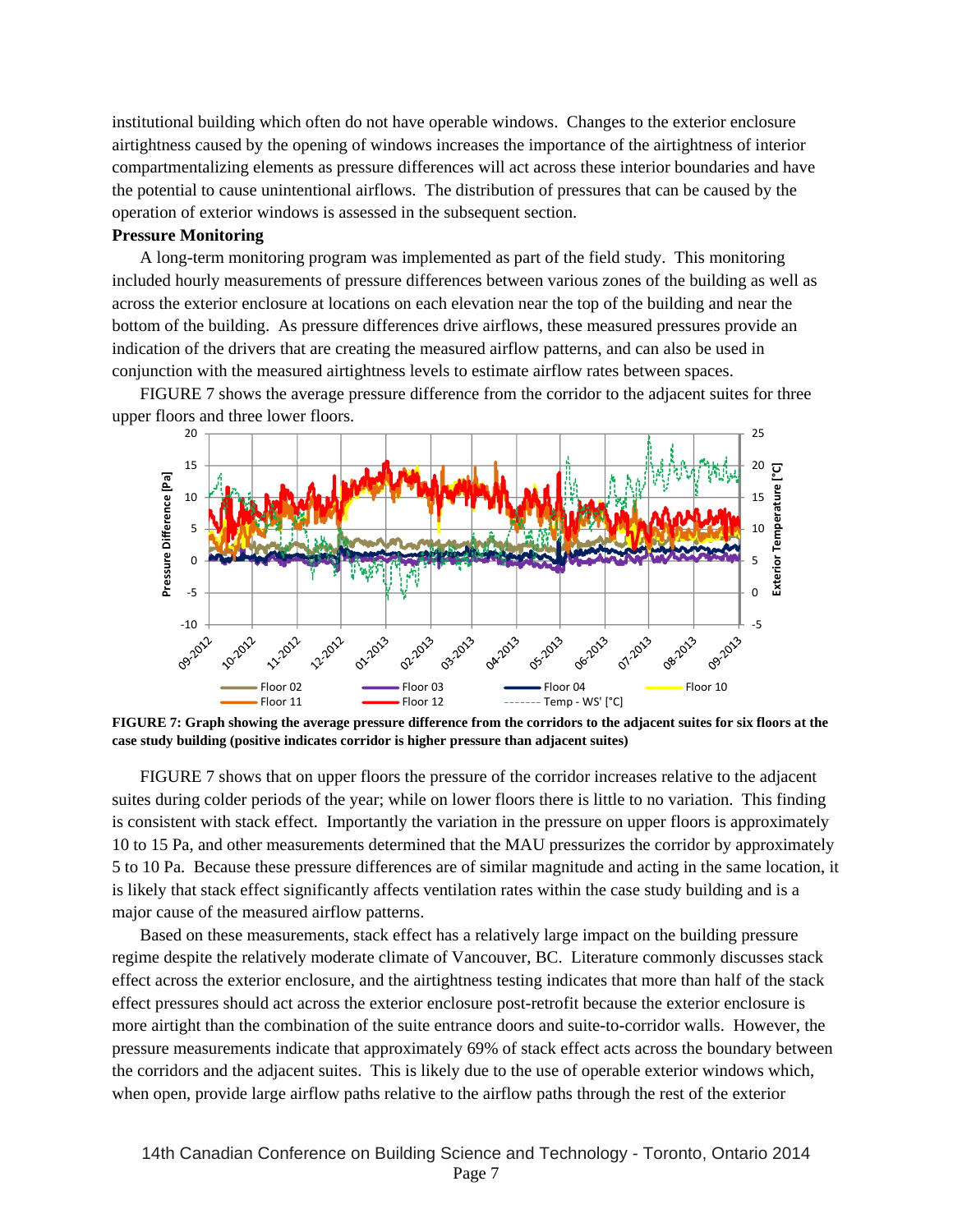enclosure. This distribution of pressure differences due to stack effect is shown in FIGURE 8. The neutral pressure plane (NPP) for the building was determined to be at approximately the middle of the third floor.



**FIGURE 8: Graphic schematically illustrating the distribution of pressure difference due to stack effect** 

Wind is another cause of pressure differences at buildings, and as one would expect, it was found to create the peak pressure difference across the building enclosure; however, typically these pressure acted for relatively short time periods. Wind also created the peak pressure differences across interior elements which could cause transfer of air contaminates between adjacent suites. A graph showing an instance when wind created relatively high pressure differences across the compartmentalizing elements of a suite is shown in FIGURE 9 as an example.



**FIGURE 9: Graph showing wind significantly increasing the pressure in the corridor relative to the pressure in 1102 during an instance of relatively strong winds** 

14th Canadian Conference on Building Science and Technology - Toronto, Ontario 2014 Page 8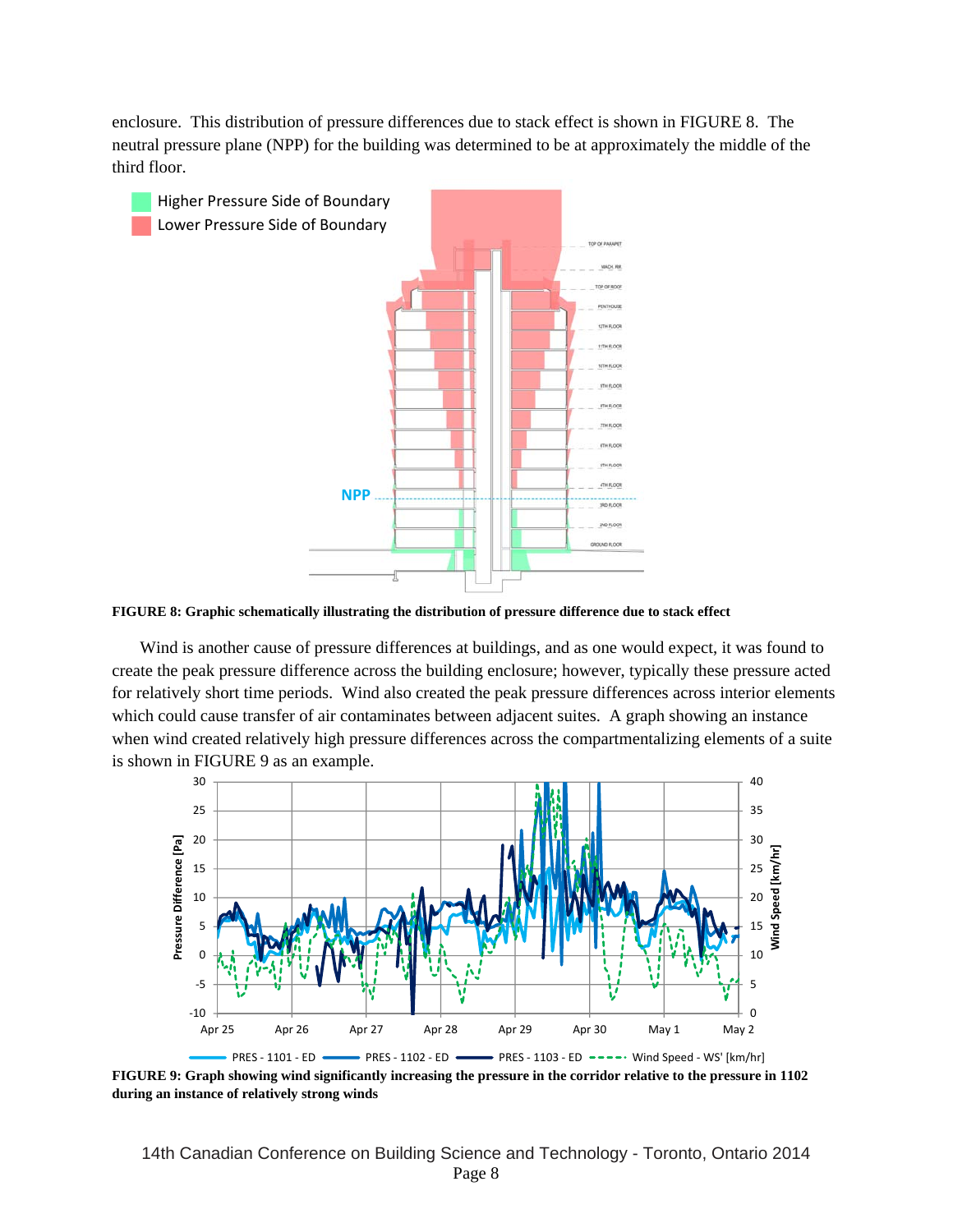### **GENERALIZATION OF FIELD STUDY RESULTS**

The field study clearly indicates the strong influence of stack effect and wind on building airflow and ventilation patterns; however, this study provides results for only a 13-storey building located in Vancouver, BC which has a relatively moderate climate with respect to both wind and temperature. To examine the potential impact of stack effect and wind on buildings of different heights in climates which have more extreme conditions, the magnitudes of stack effect and wind were calculated for building heights of 20 m, 40 m, 60 m, 80 m, and 100 m using the maximum pressure created by stack effect (assuming NPP at mid-height of building) and the stagnation pressure of the wind  $(Cp = 1$ , and terrain category 2) at the roof of a building. These calculations use Canadian Weather for Energy Calculations (CWEC) weather data for locations in Canada and typical meteorological year (TMY) data for locations in the United States. (U.S. Department of Energy, 2013) The proportion of the total absolute magnitude of the driving forces attributable to stack effect, wind, and a mechanical pressure of 10 Pa was then determined on an hourly basis for each of these building heights in eight cities in North America. FIGURE 10 to FIGURE 12 show the proportion of total pressure difference created by each of the driving forces on an hourly basis for a 40m tall building in Miami, Vancouver, and Fairbanks respectively. FIGURE 13 shows the annual average proportion of the absolute magnitude of the total pressure differences created by the driving forces for various building heights in Vancouver, and FIGURE 14 shows the proportions for a 40 m tall building in each of eight cities with different climates.

Note that FIGURE 10 to FIGURE 14 do not indicate the direction of the pressure differences created (positive or negative) nor do they indicate the distribution of the pressure differences but instead are intended only to indicate relative magnitudes. As the mechanical ventilation pressure used for these graphs is always 10 Pa, this value can be used in interpreting the graphs to determine the approximate magnitudes of the driving forces.



**FIGURE 10: Graph of proportion of total absolute pressure difference attributable to each of the driving forces at the top of a 40 m tall building in Miami**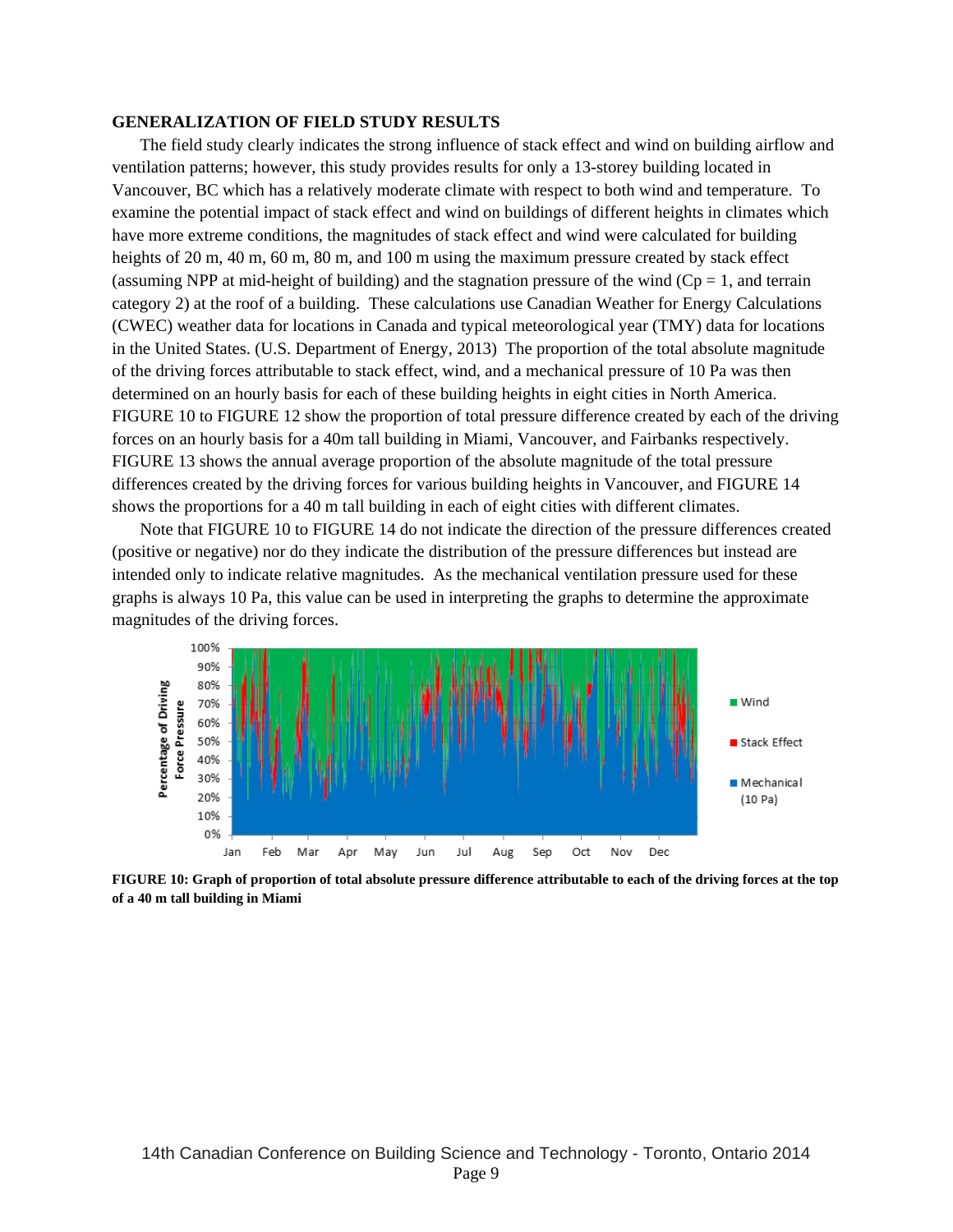

**FIGURE 11: Graph of proportion of total absolute pressure difference attributable to each of the driving forces at the top of a 40 m tall building in Vancouver** 



**FIGURE 12: Graph of proportion of total absolute pressure difference attributable to each of the driving forces at the top of a 40 m tall building in Fairbanks** 



**FIGURE 13: Graph of annual average proportion of total pressure difference attributable to each of the driving forces at the top of a building for various building heights in Vancouver**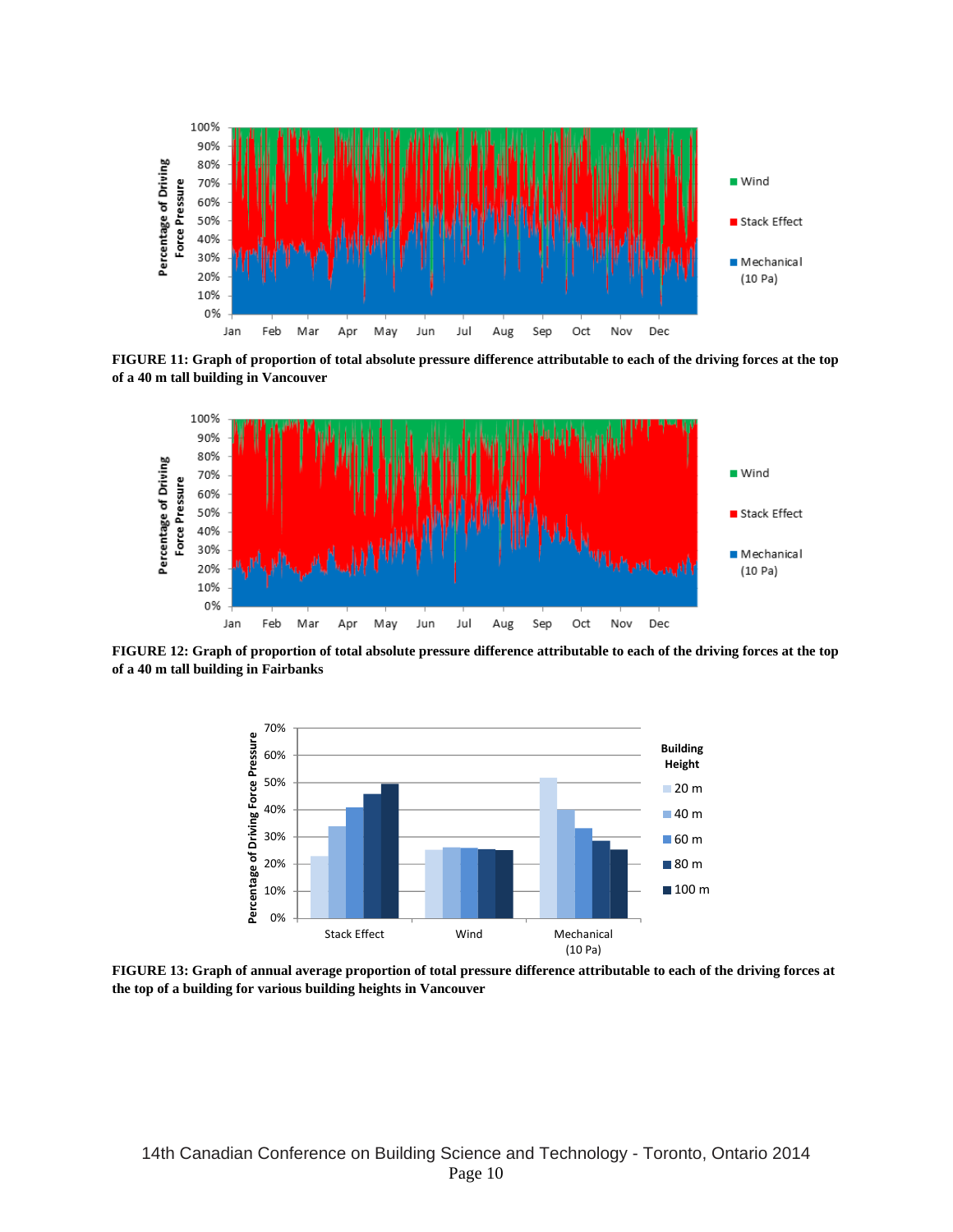

**FIGURE 14: Graph of annual average proportion of total pressure difference attributable to each of the driving forces at the top of a 40 m tall building in various North American cities** 

The combination of the preceding graphs illustrates that, as one would expect, stack effect is a dominant driving force in colder climates and during colder periods of the year, but that in warmer climates wind and mechanical pressures are more likely to dominate. Also, the total magnitude of pressure differences created by stack effect and wind increases with building height, and thus the proportion of pressure difference due to the mechanical ventilation system decreases with building height. Overall, it is possible that any one of the driving forces is dominant in both the short and long-term depending on climate and building height.

#### **CONCLUSIONS AND RECOMMENDATIONS**

A field study was conducted to evaluate airflows in a high-rise multi-unit residential building. This study included measurements of airflow rates, airtightness, and pressure differences. Overall, the pressurized corridor based ventilation system at the case study building was found to unevenly distribute ventilation air to both the corridors and suites of the building with upper zones receiving significantly higher ventilation rates than lower zones, and most suites being significantly over- or under-ventilated. This poor performance is due to the complex interaction of the driving forces of airflow and the airtightness (or lack of airtightness) of building elements.

Effective distribution of ventilation air in the building is significantly impacted by stack effect, and, on a shorter time-scale, by wind. These driving forces were measured to create pressure differences of similar (and frequently greater) magnitude as those created by the mechanical ventilation system. Furthermore, operable windows can significantly reduce the airtightness of the exterior enclosure such that pressures created by wind and stack effect frequently act across interior compartmentalizing elements such as suite entrance doors. In the case of stack effect, approximately 69% of the theoretical stack effect pressure difference was measured across the suite entrance doors. Given that these driving forces of airflow frequently act across interior compartmentalizing elements and are of similar magnitude to mechanically induced pressure differences, there is significant potential for overwhelming of the mechanically induced pressures and consequently for alteration of airflow rates and direction. Changes in the flow rates and direction due to stack effect and wind can lead to the under- and over-ventilation that was measured and can also cause contaminant transfer between zones. Thus, the control of airflows using pressure difference is not feasible at the building studied due to the high pressure differences that would be required to overcome stack effect and wind.

The results of this field study were then generalized for multi-unit residential buildings of different heights and in different climate zones. This analysis demonstrated that in colder climates and during